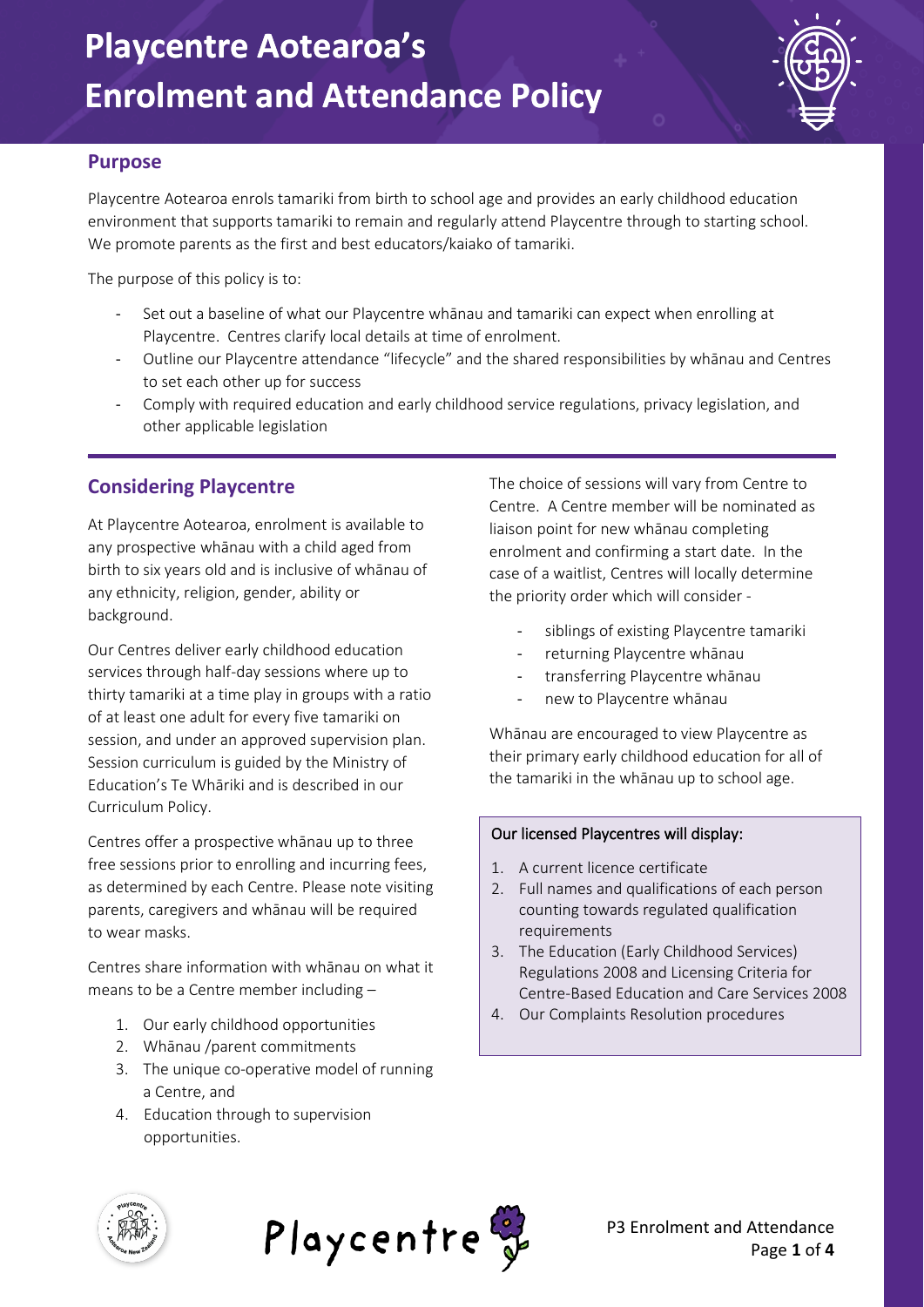# **Playcentre Aotearoa's Enrolment and Attendance Policy**



### **Enrolling at Playcentre**

All new tamariki and whānau must complete Playcentre Aotearoa's enrolment procedure. This procedure captures vital information about our tamariki, their learning needs, and whānau circumstances. Enrolment provides information to meet identity, funding, education, health, security, participation and compliance requirements.

Full immunisation is not a pre-requisite for Playcentre; however, an immunisation certificate is required on enrolment.

Details of guardian, custodian and access arrangements are required at the time of enrolment and it is the parents' responsibility to immediately inform their Centre of any changes in circumstances to ensure their child's safety and

Centres are encouraged to have local practices to support their decision-making based on funding implications due to enrolment and whānau circumstances. Where Centre meeting approval may be required, how will this be managed, considering privacy and fairness implications? Some examples where these practices may need approval:

- What, if any, fees or donations will be sought and from whom
- Fulfilling whānau responsibilities at Playcentre and how this will occur
- Possibility of tamariki not enrolled, but attending Playcentre with a home-based caregiver, in order for the enrolled child to attend and/or the caregiver to supervise on session
- Meeting licensing requirements and supervision ratios given projected enrolment numbers and supervision availabilities of caregivers
- That a child cannot be enrolled in two services during the same hours in a day, for instance, a child cannot be enrolled with a home-based care service and at Playcentre for the same hours. The Ministry will not fund both services.

compliance with access orders.

Enrolment and attendance records are collected for the purposes of providing early childhood education and held for seven years. Information in those records will be used and disclosed only in

accordance with our Privacy and Information Management Policy and privacy legislation.

### **Enrolment and Funding**

Ministry of Education funding is available to Playcentre upon a child's enrolment. Playcentre Aotearoa aims to receive this funding for every child attending Playcentre. Enrolment triggers funding eligibility.

This funding is subject to change should a child leave Playcentre and/or attend another early childhood education provider or state-funded caregiver (such as home-based caregivers) simultaneously.

It is whānau responsibility to inform their Centre of any changes in circumstances that will affect funding availability. A Centre will review funding status every term and will take up all approved public funding options available to them.

### **Starting at Playcentre**

Centres welcome new Playcentre whānau and tamariki by -

- Being welcoming and introducing them into their Centre community
- Guiding a detailed tour of their Centre
- Sharing orientation material available for whānau to reference at home
- Discussing our Playcentre Aotearoa philosophy and values
- Sharing of key policies and procedures\*
- Rostering into or including in Centre session duties as soon as practicable considering term schedules and parents needing to find their feet first



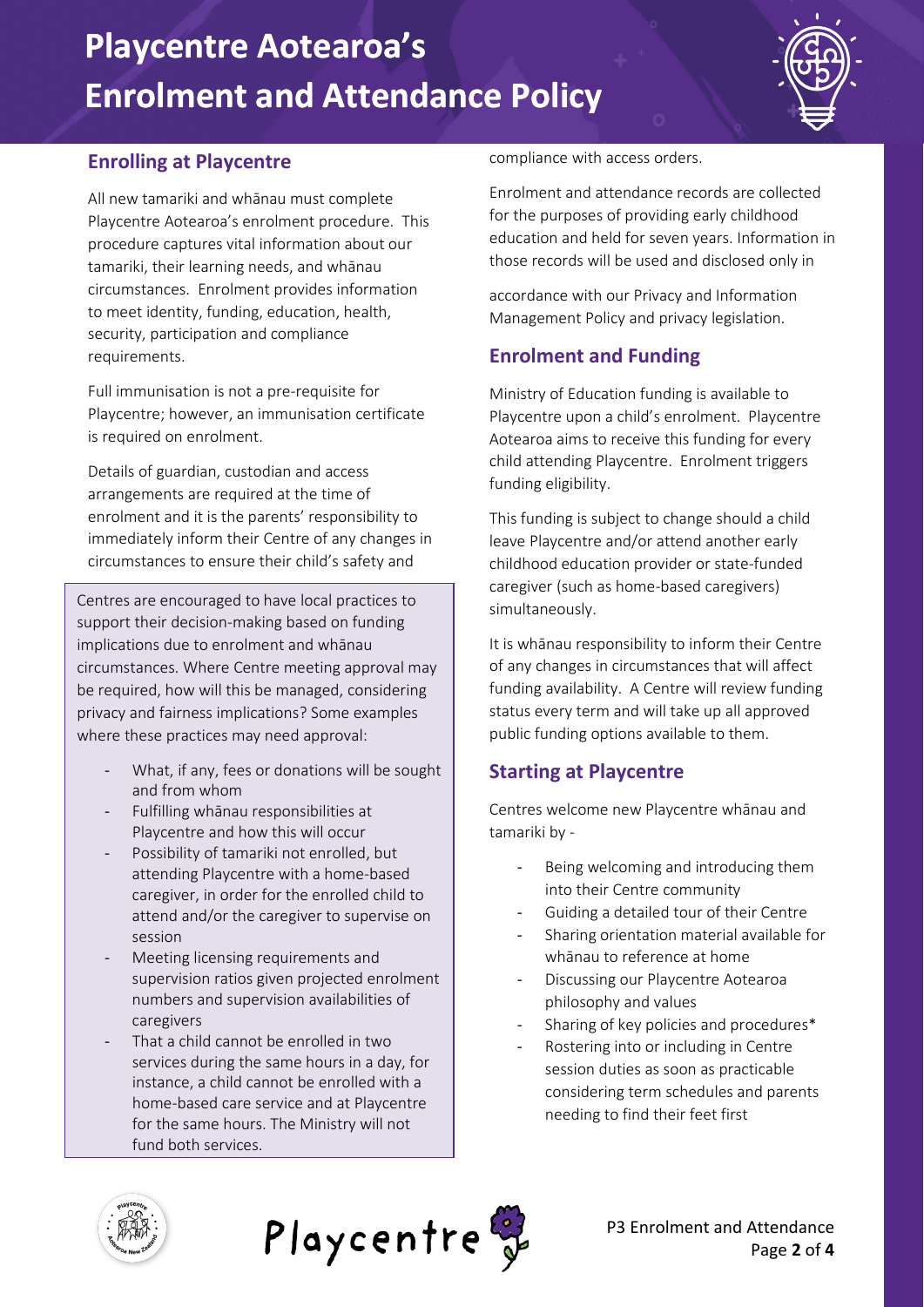# **Playcentre Aotearoa's Enrolment and Attendance Policy**

- Capturing aspirations and learning needs of the child and setting up a portfolio book
- Enrolling in the Playcentre Education Programme as soon as practicable
- Providing details of upcoming Centre meetings
- Informing how to access information on their child's learning and where to access further information on Playcentre, our operations and reviews

## **Attending Playcentre**

All tamariki, adults and visitors attending a Playcentre session must be recorded on the daily attendance record. This is for the purposes of funding compliance, health and safety, and shared knowledge of who is in the session on any given day. Whānau are required to sign in and sign out each day of attendance.

Centres will always check with the custodial parent in case of unexpected or unknown adult contact with the child while at Playcentre.

Playcentre Aotearoa's Constitution and early childhood education licensing criteria outline our enrolment, attendance and supervision requirements for us all to abide by –

- Any child under 2.5 years old must be accompanied on session by a parent or nominated caregiver
- A child attends only one session per day
- Playcentre will provide a maximum of 5 half-day sessions each week for any one child. Centres determine their local session times and frequencies.

A child may be left at a session if they are over 2.5 years old and if agreed according to local Centre practices. Centres may consider how settled and independent the child is in making their decision.

\*Key policies for new families to be aware of when starting Playcentre

- Playcentre Philosophy
- Child Protection
- Health & Safety
- Complaints Resolution

## **Ongoing Playcentre whānau undertakings**

The whānau of a child enrolled at Playcentre is responsible for having a parent or caregiver undertake the following -

- To actively participate in the operation of their Centre
- To performing regular session duties as required by their Centre
- To participate in the Playcentre Education Programme to the level of completion as required by their Centre
- To attend Centre planning and evaluation meetings
- To pay any Centre Membership fees
- To consider any donations to Centre
- To notify their Centre formally of any changes in their child's circumstances, including guardian, custodian and access arrangements, health and care, and early education attendances.
- To notify any absences from session in advance where possible, and finding cover for supervision responsibilities if necessary
- To keep their child's enrolment form up to date (including immunisation status)
- To notify their Centre when their child will be leaving Playcentre and transitioning into other education

### **Leaving Playcentre**

In time, tamariki eventually leave and are no longer enrolled at Playcentre.